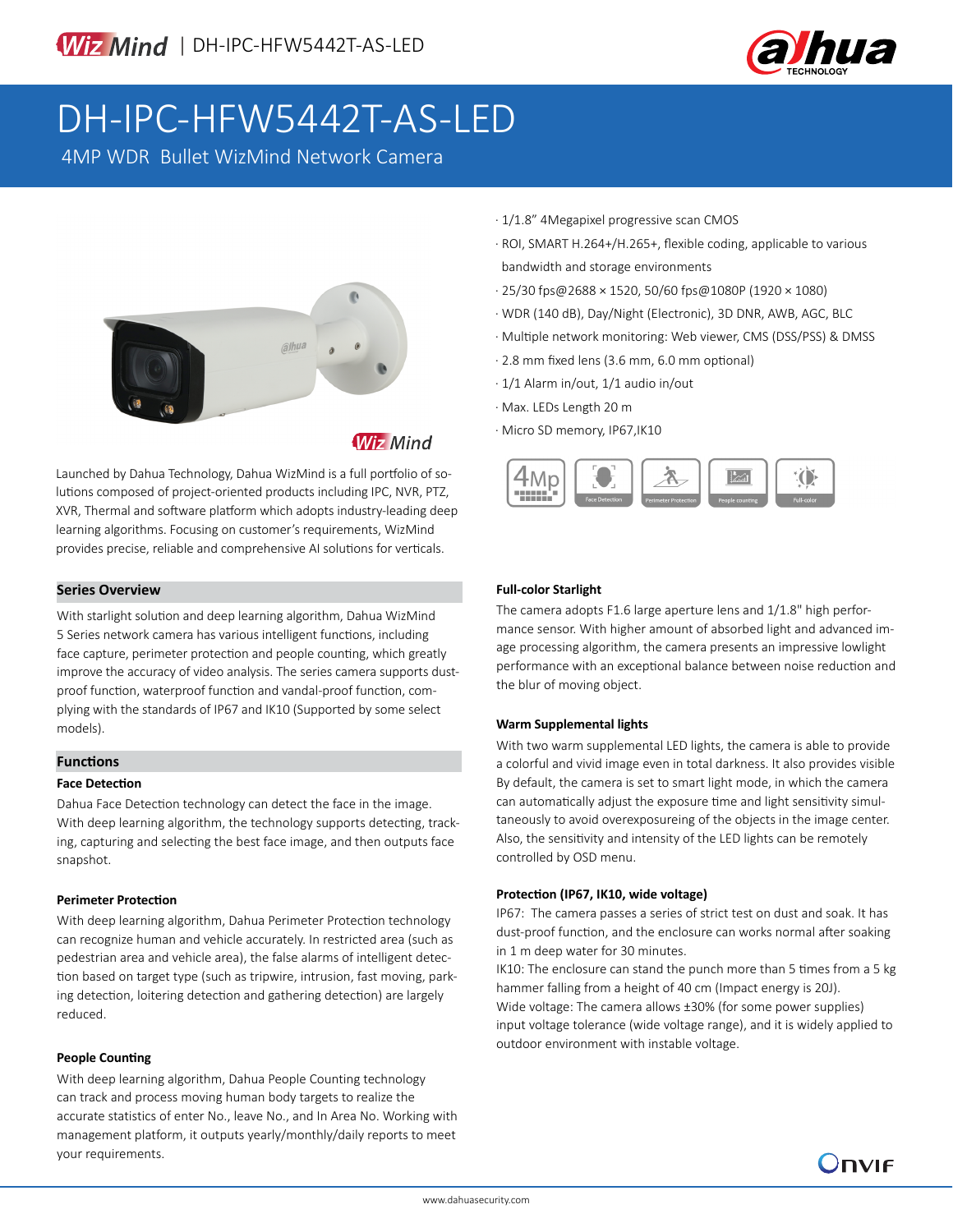# Wiz Mind | DH-IPC-HFW5442T-AS-LED

# **Technical Specification**

# Camera

| Image Sensor                 | 1/1.8" 4Megapixel progressive scan CMOS       |
|------------------------------|-----------------------------------------------|
| Max. Resolution              | 2688 (H) × 1520 (V)                           |
| RAM/ROM                      | 512 MB/128 MB                                 |
| <b>Scanning System</b>       | Progressive                                   |
| Electronic Shutter Speed     | Auto/Manual, 1/3 s-1/100000 s                 |
| S/N Ratio                    | > 56 dB                                       |
| Minimum Illumination         | 0.002 Lux@F1.6                                |
| <b>Illumination Distance</b> | Distance up to 20 m (66 ft)                   |
| Illuminator On/Off Control   | Auto/Manual                                   |
| Illuminator Number           | $2$ (LED)                                     |
| <b>Lens</b>                  |                                               |
| Lens Type                    | Fixed-focal                                   |
| Mount Type                   | Board-in                                      |
| Focal Length                 | 2.8 mm, 3.6 mm, 6.0 mm                        |
| Max. Aperture                | F1.6                                          |
| Angle of View                | H: 113°, V: 60°/H: 89°, V: 48°/H: 56°, V: 31° |
|                              |                                               |

| Aperture Type        |                   | Fixed                                            |            |           |           |
|----------------------|-------------------|--------------------------------------------------|------------|-----------|-----------|
| Close Focus Distance |                   | 1.3 m (4.27 ft)/1.9 m (6.23 ft)/3.8 m (12.47 ft) |            |           |           |
| DORI Distance        | Lens              | Detect                                           | Observe    | Recognize | Identify  |
|                      | 2.8 <sub>mm</sub> | 58m(190ft)                                       | 23m(75ft)  | 12m(39ft) | 6m(20ft)  |
|                      | 3.6 <sub>mm</sub> | 72m(236ft)                                       | 29m(95ft)  | 14m(46ft) | 7m(23ft)  |
|                      | 6 <sub>mm</sub>   | 113m(371ft)                                      | 45m(148ft) | 23m(75ft) | 11m(36ft) |

# Pan/Tilt/Rotation

Pan/Tilt/Rotation Range Pan: 0°-360°; Tilt: 0°-90°; Rotation: 0°-360°

Artificial Intelligence

| <b>Face Detection</b> | Face detection; track; optimization; snapshot; face<br>enhancement; face exposure; face matting setting:<br>face, single inch photo; three snapshot methods:<br>real-time snapshot, optimization snapshot, quality<br>priority; face angle filter; optimization time setting                                                                                          |
|-----------------------|-----------------------------------------------------------------------------------------------------------------------------------------------------------------------------------------------------------------------------------------------------------------------------------------------------------------------------------------------------------------------|
| Perimeter Protection  | Tripwire; intrusion; fast moving (the three functions<br>support the classification and accurate detection<br>of vehicle and human); loitering detection; people<br>gathering; parking detection                                                                                                                                                                      |
| People Counting       | Support the counting of enter number, leave<br>number, and pass number, and displaying and<br>outputting yearly/monthly/daily reports.<br>Support the counting of number in area, and 4 rules<br>configuration. Count number of people or stay time<br>and link alarm.<br>Support queue management, and 4 rules<br>configuration. Count number of people or stay time |

and link alarm

# General Intelligence

| Event Trigger               | Motion detection, Video tampering, Scene<br>changing, Network disconnection, IP address<br>conflict, Illegal Access, Storage anomaly                                                                                                                                                                                                                                                                                                                   |  |  |
|-----------------------------|--------------------------------------------------------------------------------------------------------------------------------------------------------------------------------------------------------------------------------------------------------------------------------------------------------------------------------------------------------------------------------------------------------------------------------------------------------|--|--|
| General Intelligence        | Object Abandoned/Missing                                                                                                                                                                                                                                                                                                                                                                                                                               |  |  |
| Heat Map                    | Yes                                                                                                                                                                                                                                                                                                                                                                                                                                                    |  |  |
| Video                       |                                                                                                                                                                                                                                                                                                                                                                                                                                                        |  |  |
| Compression                 | H.265, H.264, H.264B, H.264H,<br>MJPEG (only supported by sub stream)                                                                                                                                                                                                                                                                                                                                                                                  |  |  |
| Smart Codec                 | Smart H.265+/ Smart H.264+                                                                                                                                                                                                                                                                                                                                                                                                                             |  |  |
| Resolution                  | 2688 × 1520/2560 × 1440/2304 × 1296/1080P<br>(1920 × 1080)/1.3M (1280 × 960)/720P (1280 ×<br>720)/D1 (704 × 576/704 × 480)/VGA (640 × 480)/CIF<br>$(352 \times 288/352 \times 240)$                                                                                                                                                                                                                                                                    |  |  |
| <b>Streaming Capability</b> | 3 Streams                                                                                                                                                                                                                                                                                                                                                                                                                                              |  |  |
| Frame Rate                  | Main Stream: 2688 × 1520 (1 fps-25/30 fps)<br>2560 × 1440 (1 fps-25/30 fps)<br>1920 × 1080 (1 fps-50/60 fps)                                                                                                                                                                                                                                                                                                                                           |  |  |
|                             | Sub Stream: D1 (1 fps-25/30 fps)<br>D1 (1 fps-50/60 fps)                                                                                                                                                                                                                                                                                                                                                                                               |  |  |
|                             | Third Stream: 1080P (1 fps-16 fps)                                                                                                                                                                                                                                                                                                                                                                                                                     |  |  |
| <b>Bit Rate Control</b>     | CBR/VBR                                                                                                                                                                                                                                                                                                                                                                                                                                                |  |  |
| <b>Bit Rate</b>             | H.264: 32 Kbps-8192 Kbps<br>H.265: 19 Kbps-8192 Kbps                                                                                                                                                                                                                                                                                                                                                                                                   |  |  |
| Day/Night                   | Day/Night: Electronic<br>Auto/Color/B/W                                                                                                                                                                                                                                                                                                                                                                                                                |  |  |
| <b>BLC Mode</b>             | BLC/HLC/WDR (140 dB)                                                                                                                                                                                                                                                                                                                                                                                                                                   |  |  |
| White Balance               | Auto/Natural/Street Lamp/Outdoor/Manual                                                                                                                                                                                                                                                                                                                                                                                                                |  |  |
| Gain Control                | Auto/Manual                                                                                                                                                                                                                                                                                                                                                                                                                                            |  |  |
| Noise Reduction             | 3D DNR                                                                                                                                                                                                                                                                                                                                                                                                                                                 |  |  |
| <b>Motion Detection</b>     | Off/On (4 Zone, Rectangle)                                                                                                                                                                                                                                                                                                                                                                                                                             |  |  |
| Region of Interest          | Off/On (4 Zone)                                                                                                                                                                                                                                                                                                                                                                                                                                        |  |  |
| <b>Smart Illumination</b>   | Yes                                                                                                                                                                                                                                                                                                                                                                                                                                                    |  |  |
| Defog                       | Yes                                                                                                                                                                                                                                                                                                                                                                                                                                                    |  |  |
| Flip                        | 0°/90°/180°/270°                                                                                                                                                                                                                                                                                                                                                                                                                                       |  |  |
| Mirror                      | Off/On                                                                                                                                                                                                                                                                                                                                                                                                                                                 |  |  |
| Privacy Masking             | Off/On (4 Area, Rectangle)                                                                                                                                                                                                                                                                                                                                                                                                                             |  |  |
| Audio                       |                                                                                                                                                                                                                                                                                                                                                                                                                                                        |  |  |
| Compression                 | G.711a, G.711Mu, G.726, AAC, G.723                                                                                                                                                                                                                                                                                                                                                                                                                     |  |  |
| Alarm                       |                                                                                                                                                                                                                                                                                                                                                                                                                                                        |  |  |
| Alarm Event                 | No SD card;SD card full;SD card error;network<br>disconnection;IP conflict;illegal access;motion<br>detection; video tampering; Defocus<br>Detection; scene changing; intrusion; tripwire; aban<br>doned object; missing object; fast moving; parking<br>detection;loitering detection;people<br>gathering;audio detection;people counting;face<br>detection; People counting in area; Stay alarm; People<br>No. exception detection; Queue Management |  |  |